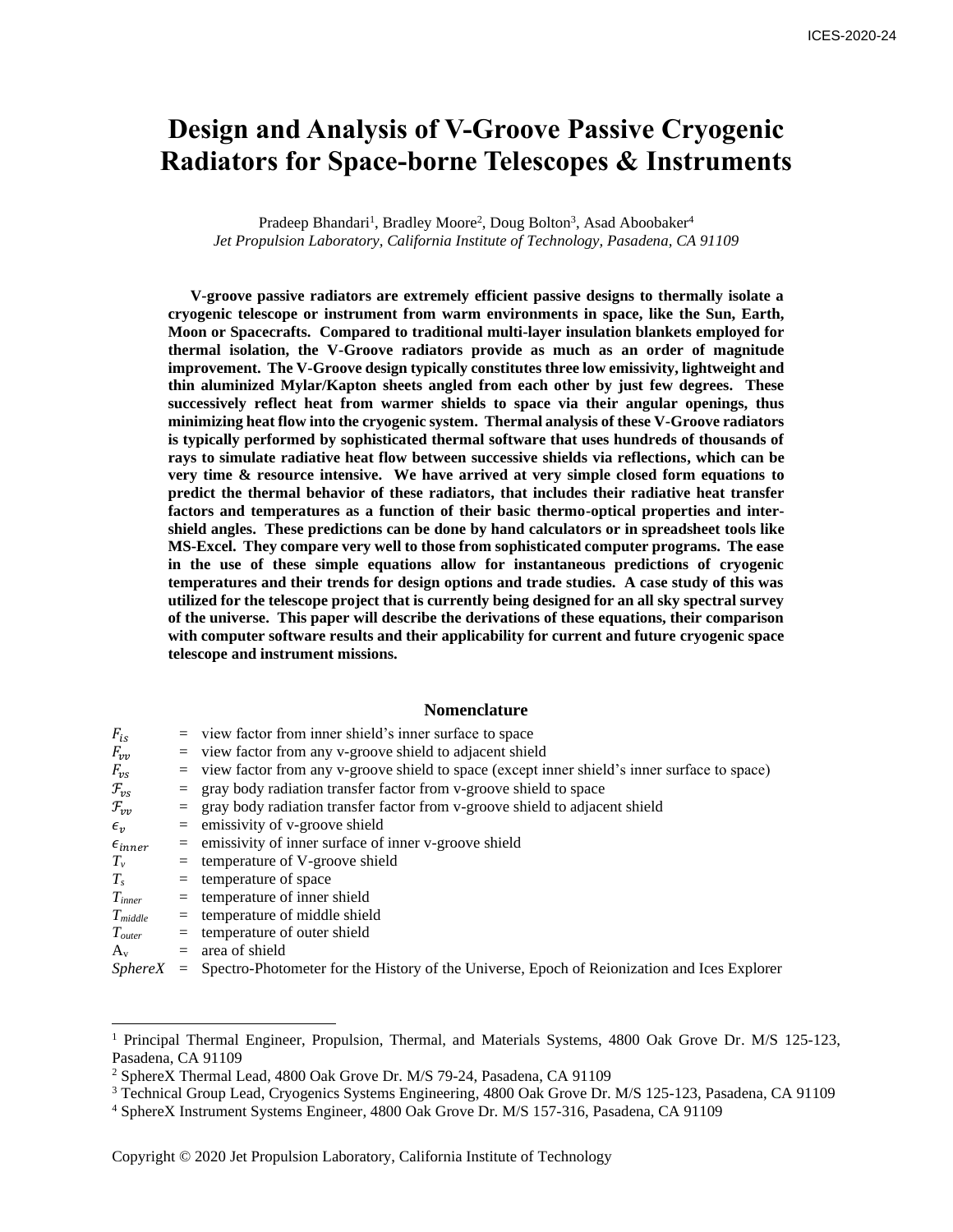# **I. Introduction**

A typical V-groove radiator is depicted in Figure 1. It consists of two adjacent shields slightly angled from each other (just a few degrees is sufficient). Each shield is highly reflective (>95-98%) in the IR wavelengths, also very specular (mirror like). Heat radiated from shield 1 (the heat source) reaches adjacent shield 2 and is reflected from it to space (3). Due to the angle between them (and their specularity), almost all the reflected heat preferentially goes radially outwards to space instead of reflecting back to shield 1. Due to the low absorptivity of the shields, because of their high reflectivities, a very small fraction of the heat arriving from shield 1 is absorbed by shield 2. Hence, when multiple shields are layered back to back, as shown in Figure 2, heat radiated from shield 1successively gets reduced when reaching the next shield. Therefore, each shield combination stage successfully reduces the heat that finally reaches the last shield.



 $Low \epsilon$ 

**Figure 1. A Single pair of V-groove shields.**



**Figure 2. MLI shields vs. V-Groove Shields.**

The standard Multi-Layer Insulation (MLI) shields perform very differently from V-Groove shields. MLI layers are essentially parallel to each other. Hence, the vast majority of radiation arriving at successively cooler downstream shields is reflected back to the warmer upstream one due to its high reflectivity. Therefore, no heat gets radiated sideways (radially) to space. This leads to the MLI shield not being very effective in reducing the radiation reaching the final downstream layer of the shield.

For MLI with a view factor  $F_{12}$  being 1 (parallel plates), and emissivities  $\varepsilon$  being small, then the radiation transfer factor between adjacent shields derived from elementary radiation heat transfer is  $\mathfrak{I}_{12} = 1/[1/\epsilon + 1/\epsilon + 1] \approx \epsilon/2$ . Hence, when the two reflective surfaces only see each other and do not see the third black surface, the net coupling is  $\varepsilon/2$ . This is expected because an emitted photon reflects between surfaces until one side or the other absorbs it. If the emissivities of the two surfaces are the same, one expects a 50% probability that it will be absorbed by a given surface. Hence, only half of the emitted energy is transported between surfaces with the other half being reabsorbed by the emitting surface. Therefore, for multiple layers of shields, the effective radiative coupling for n shields is  $n(\epsilon/2)$ . The radiation transfer factor for V-groove shields is significantly smaller, by as much as an order of magnitude than for MLI - roughly equal to  $\varepsilon^2$  for each pair - as will be shown later in this paper.

These V-groove shields were invented by Ray Garcia at JPL, analyzed by Helene Schember<sup>1</sup>, and were first demonstrated in a development unit by Steven Bard and Walt Petric<sup>2</sup> at JPL who designed, built and tested (cryogenic/vibration) a flight demonstration unit in 1986 for Mars Observer (MO). The Flight unit was built by Lockheed Martin<sup>3</sup> for GRS instrument for the Mars Observer mission. Subsequently, they were successfully flown on the Planck Mission<sup>4</sup> where three shields achieved  $\leq$ 40 K at the last shield while the spacecraft was at  $\sim$ 300 K (an almost 10 fold reduction in temperature). Figure 3 shows this telescope.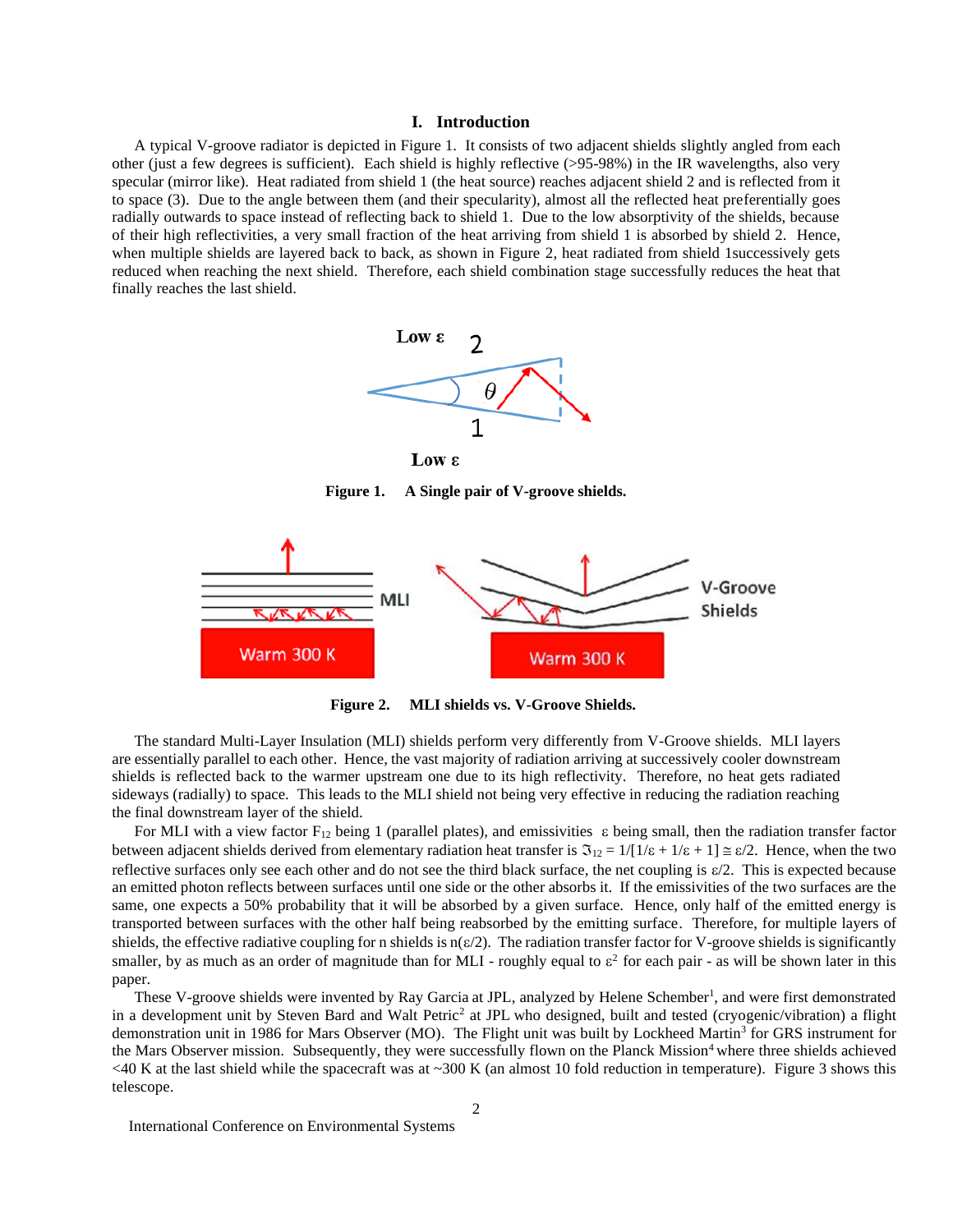

**Figure 3. Planck Telescope Utilizing V-Groove Shields.**

A very large-scale implementation of these V-Groove shields is being employed in the James Webb Space Telescope (JWST)<sup>5</sup> as shown in Figure 4. The sunshield has five layers of aluminized sheets to maximize their reflectivity. The kite-shaped sunshield about is 22 meters by 10 meters in size (about a football field in dimension). [\[5\]](https://en.wikipedia.org/wiki/Sunshield_(JWST)#cite_note-stsci.edu1-5) In operation, it will receive about 300 kilowatts of solar radiation, but only pass 23 milli-watts to the other side.<sup>[\[5\]](https://en.wikipedia.org/wiki/Sunshield_(JWST)#cite_note-stsci.edu1-5)</sup> It is a V-groove radiator and causes a temperature drop of 300 K $6$  from front to back[.](https://en.wikipedia.org/wiki/Sunshield_(JWST)#cite_note-stsci.edu1-5)<sup>[1]</sup>



**Figure 4. JWST sunshield.**

# **II. V-Groove Radiative Coupling Closed Form Equations**

Typically, three V-groove shields suffice to produce a very large temperature reduction (e.g., 300 K to 40 K in Planck). Thermal analysis of these V-Groove shields is typically performed by sophisticated thermal software that uses hundreds of thousands of rays to simulate radiative heat flow between successive shields via reflections, which can be very time & resource intensive. We have arrived at very simple closed form equations to predict the thermal behavior of these radiators, that includes their radiative heat transfer factors and temperatures as a function of their basic thermo-optical properties and inter-shield angles. The simple analysis employs basic radiation heat transfer relationships for three gray body diffuse surfaces forming an enclosure as shown in Figure 5. The outer shield is the hottest one (heat source), the middle one is less hot and the inner one is the coldest.

The key assumptions employed for this simple thermal model are listed below and depicted in Figure 5:

- Surfaces are gray & diffuse (conservative)
- Uniform radiosity
- Surface properties are constant
- Isothermal surfaces
- View factors employed are average for entire surface
- Shields of equal areas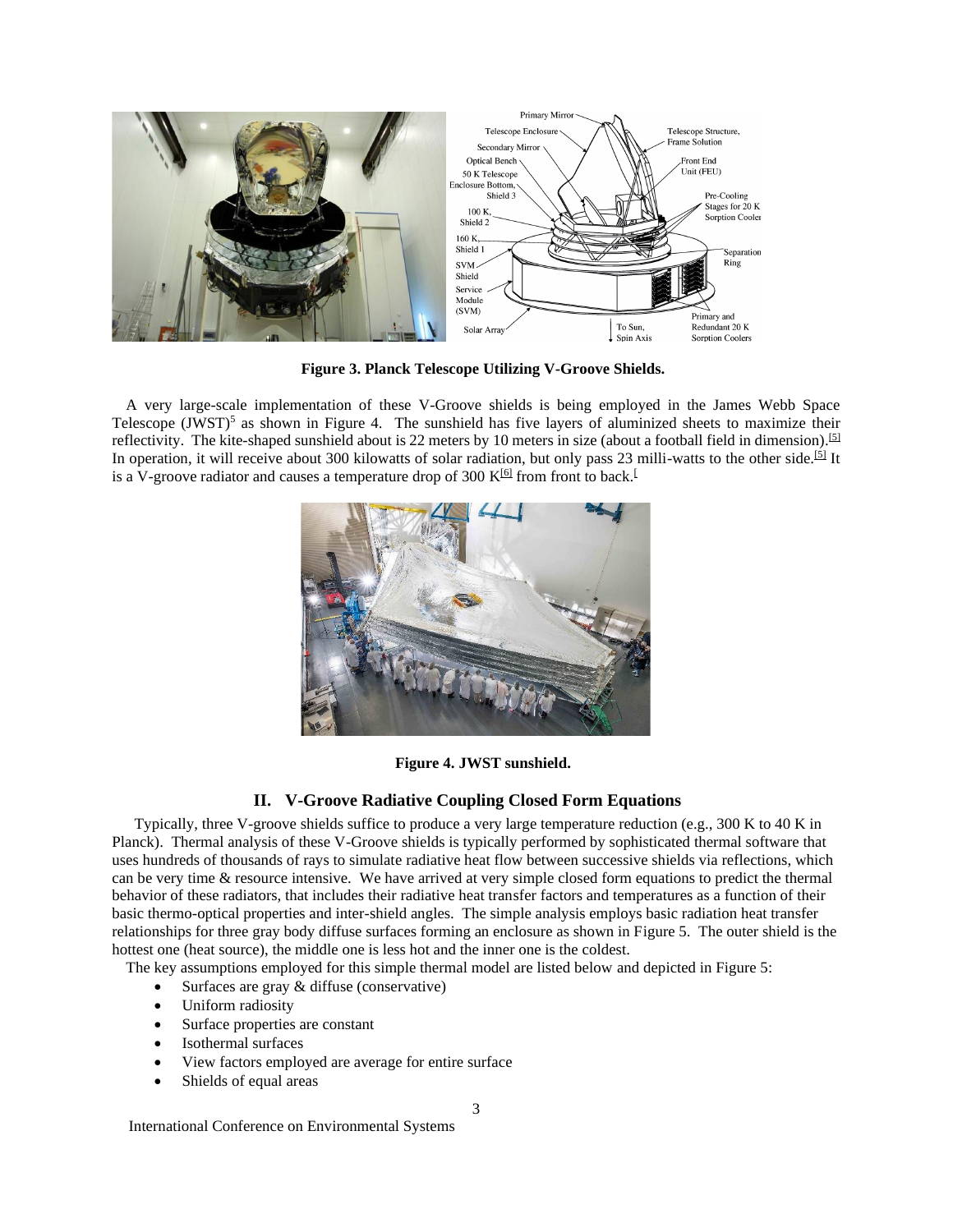- Shield emissivity  $<< 1$ , since it is typically  $~0.05$
- Space emissivity  $= 1$
- View factor between adjacent shields,  $F_{1-2} \simeq 1-\sin\left(\frac{\theta}{2}\right)$  $\frac{6}{2}$ , assuming they are large planar surfaces
- No external heating from heavenly bodies
- Inner shield is the heat source, shields interact with adjacent shields  $\&$  loses heat to space



**Figure 5. Schematic of three V-groove shields interacting with each other and with space**



**Figure 6. Oppenheim Radiation Network between three Gray Diffuse Surfaces**

The derivation of the gray body radiation transfer factors utilizes the well-known Oppenheim radiation network using the following key properties of adjacent shields: view factors between them and to space, and their surface emissivities. The transformation of the network to gray body radiation transfer factors between the shields and to space then involves using the standard electrical analogy for transformation for Δ-Y and Y-Δ (Figure 7) that can be found in any heat transfer textbook along with algebraic manipulation. Simplifications utilizing the assumptions of low emissivities for the shields and black space along with view factors between large planar surfaces are employed to make the equations tractable.



**Figure 7. Delta-Star (Wye) Transformation**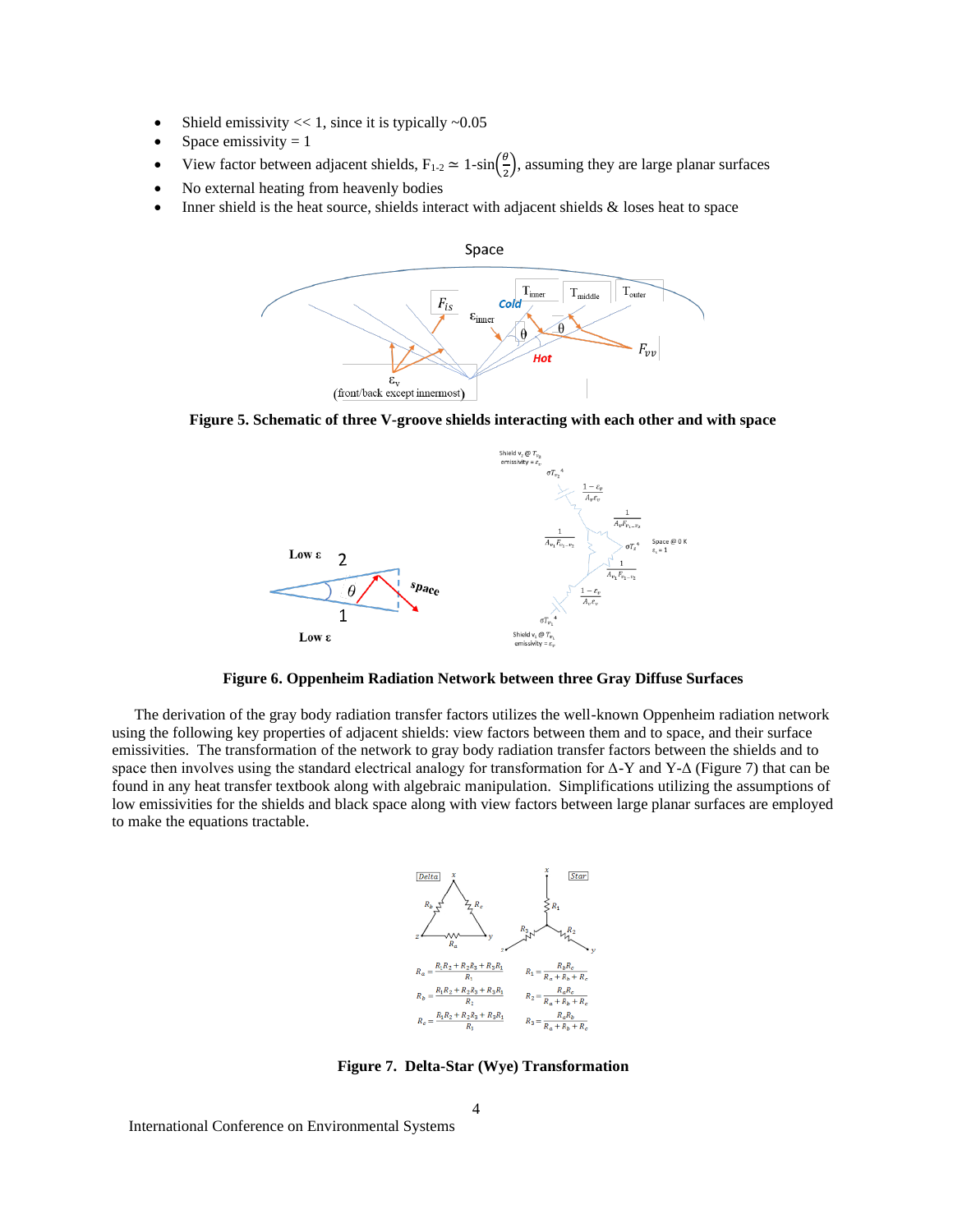The resultant relationships for gray body radiation transfer factors  $(\mathcal{F}_{12})$  between the shields and between any shield and space are shown below in equations 1 and 2. These show the transfer factors from v-groove shield to v-groove shield,  $\mathcal{F}_{vv}$ , and from either V-groove shield to space (radially out),  $\mathcal{F}_{vs}$ .

$$
\mathcal{F}_{vv} = \frac{\left(\frac{F_{vv}}{1 - F_{vv}^2}\right)}{\left(\frac{1}{\varepsilon_v} - 1 + \frac{1}{(1 + F_{vv})}\right)^2 + 2\left(\frac{F_{vv}}{1 - F_{vv}^2}\right)\left(\frac{1}{\varepsilon_v} - 1 + \frac{1}{(1 + F_{vv})}\right)}
$$
(1)

$$
\mathcal{F}_{vs} = \mathcal{F}_{vv} \frac{\left(\frac{1}{\varepsilon_v} - 1 + \frac{1}{(1 + F_{vv})}\right)}{\left(\frac{F_{vv}}{1 - F_{vv}}\right)}
$$
(2)

Additional manipulation of equations  $1 \& 2$  leads to even simpler equations  $(3, 4)$  for the radiation transfer factors by utilizing the following approximations:

- 1) For relatively small angles (0-10°),  $F_{vv} \approx 1$
- 2)  $1/\varepsilon_v >> 1$

$$
\mathcal{F}_{\nu\nu} = \frac{\epsilon_{\nu}^2}{2(1 - F_{\nu\nu} + \epsilon_{\nu})}
$$
\n(3)

$$
\mathcal{F}_{\nu s} = \frac{1}{\left(\frac{1}{\epsilon_{\nu}} + \frac{1}{1 - F_{\nu}}\right)}\tag{4}
$$

A very interesting observation from equation 3 is that the radiation transfer factor between adjacent shields ( $\mathcal{F}_{vv}$ ) is proportional to  $\varepsilon_v^2$  for V-groove shields, rather than  $n(\varepsilon_v/2)$  for MLI shields. This is a very powerful demonstration of the advantage of V-groove shields since  $\varepsilon_v$  is typically quite low (on the order of 0.02 – 0.05), the squaring of it  $(\varepsilon_v^2)$ produces very low values coming to a fraction of it,  $n\epsilon \sqrt{2}$ .

Knowing the transfer factors, the calculation of temperatures is done by simple heat balances between adjacent shields, and between any shield and space. The heat balance then yields their temperatures by assuming the temperature of the warmest (outer) shield. Equations 5 and 6 show two examples of heat balances, where equation 5 is for heat balance between outer and middle shield, and equation 6 is for heat balance between any two adjacent shields. Hence starting with the outer shield as a boundary temperature (e.g., 300 K for a spacecraft), one can sequentially and successively compute the temperature of the next shield, and so on for the following one.

$$
\mathcal{F}_{vv}[T_{out}^4 - T_{mid}^4] = 2\mathcal{F}_{vs}[T_{mid}^4 - T_{space}^4] + \mathcal{F}_{vv}[T_{mid}^4 - T_{in}^4]
$$
\n(5)

$$
\mathcal{F}_{i \to i+1} \left[ T_i^4 - T_{i+1}^4 \right] = \mathcal{F}_{i+1 \to i+2} \left[ T_{i+1}^4 - T_{i+2}^4 \right] + 2\mathcal{F}_{i+1 \to s} \left[ T_{i+1}^4 - T_s^4 \right] \tag{6}
$$

For a 3 shield case, solutions of the above equations leads to equations 7 & 8 for estimating the temperatures of the middle (less warm) and inner (coldest) shields with the knowledge of the outer (hottest) shield temperatures and the radiation transfer factors calculated by employing equations  $1 \& 2$ . Equation 8 assumes that the innermost shield's internal surface (looking straight to space) is also black in emissivity, unlike the other shields are. This is obviously a better option to reduce its temperature because it can reject that was intercepted by it from the warmer middle shield and can most effectively lose it to space where it has the largest view to space (except for view blockage from the telescope or other optical component that is being held at low temperatures).

$$
T_{middle} = T_{outer} \left[ \frac{1}{2 \left( \frac{\mathcal{F}_{vs}}{\mathcal{F}_{vv}} \right) + 1} \right]^{\frac{1}{4}} \tag{7}
$$

$$
T_{inner} = T_{middle} \left[ \frac{\mathcal{F}_{vv}}{\mathcal{F}_{is}} \right]^{\frac{1}{4}}
$$
\n(8)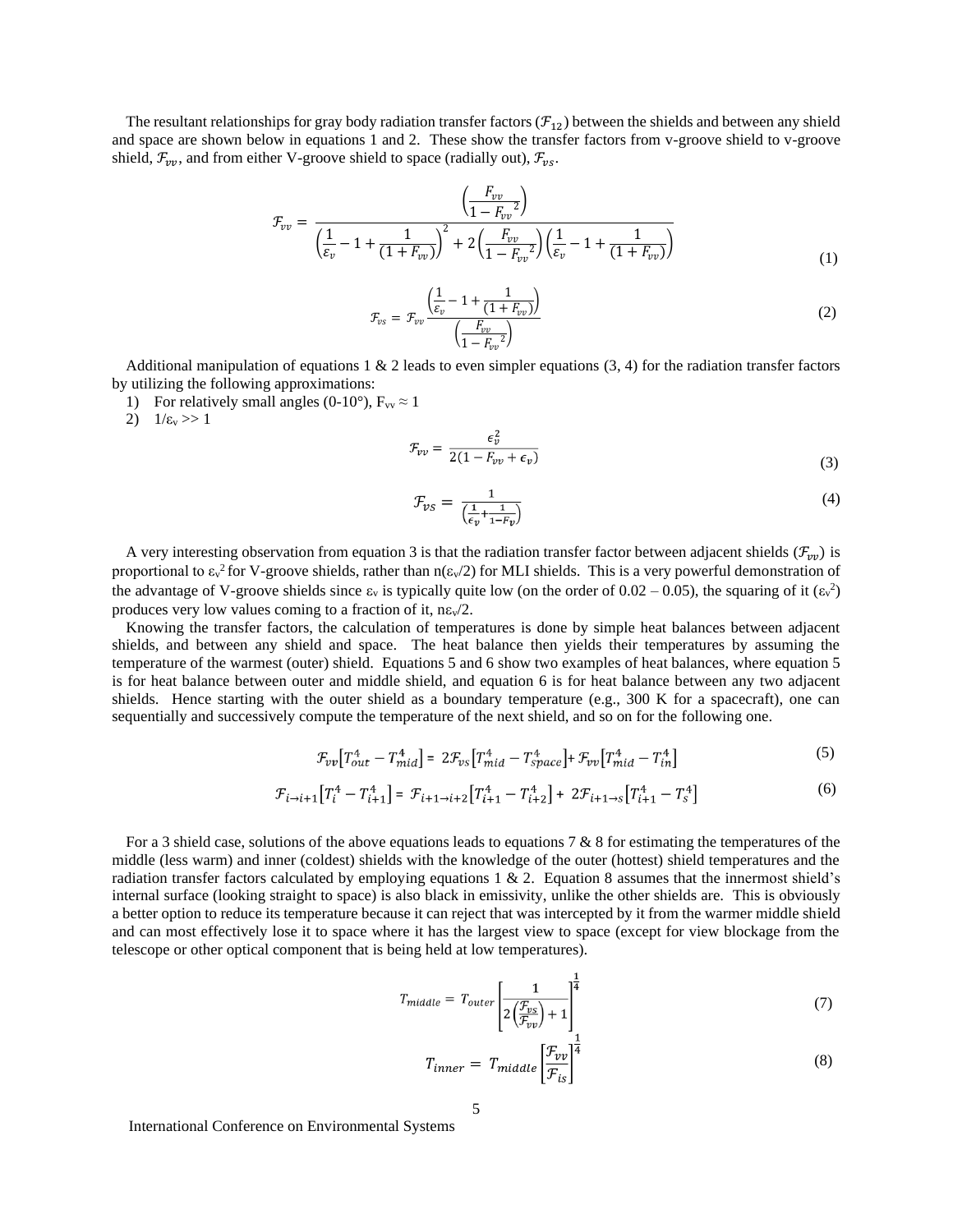Equation 9 pertains to an alternate case, which assumes that the innermost shield's internal surface (looking straight to space) is not black, like the other shields are, and has a very low emissivity. Obviously not a desirable situation but is provided here to provide its temperature if its view was significantly blocked.

$$
T_{inner} = T_{middle} \left[ \frac{\mathcal{F}_{vv}}{\mathcal{F}_{vv} + \mathcal{F}_{vs} + \varepsilon_v F_{is}} \right]^{\frac{1}{4}}
$$
(9)

#### **III. Numerical Examples**

The calculations of temperatures of the V-groove shields can be easy performed on a hand held calculator knowing the inputs, angles between shields, their surface properties and the boundary temperature of the outer shield (heat source). As an example of calculations for a three V-groove shield system is shown below for the following set of parameters:  $\theta = 6^\circ$ ,  $\varepsilon = 0.023$  for all shields, except inner shield surface looking straight out to space being black, and the temperature of the outer shield being 245 K (hottest, source temperature). In this particular example the inner shield's view factor directly looking out to space, from its inner surface, is assumed to be 0.5 to account for blockage from components like telescopes within its interior volume.

 $F_{12} \simeq 1-\sin\left(\frac{\theta}{2}\right)$  $\frac{1}{2}$ ) yields the view factor between adjacent shields (F<sub>vv</sub>) to be 0.948, from a shield to space (F<sub>vs</sub>) of 0.052 (complement of shield-to-shield value,  $F_{vv}$ ). Equations 3 & 4 then yield the gray body transfer factors between shields ( $\mathcal{F}_{vv}$ ) of 0.0035, and between shields and space ( $\mathcal{F}_{vs}$ ) of 0.0162. Equations 7 & 8 then yield the temperatures of the middle and inner shields of 134 K and 39 K. This shows the power of the V-groove shields in reducing the heat load on the cold innermost shield to reduce the temperature by an order of magnitude. Therefore, it is far superior to MLI in achieving it. Note that this case is with the assumption that the inner shield's surface looking straight out to space is black (not low emissivity).

Utilization of equation 9 yields the corresponding temperatures of 134 K and 78 K, respectively, when that same shield's surface looking straight out to space is low emissivity. Obviously, the black inner surface of the inner shield coupled with the large view to space reduces the temperature of the coldest shield enormously (by 40 K) because it can lose the heat intercepted by it very effectively. This is far superior to the case when the inner shield has a low emissivity inner surface.

It should be noted how a simple use of a hand calculator, by utilization of the above equations, with just a handful of input parameters, instantly yields the shield temperatures. Parametric cases can be done very simply by using a spreadsheet software like EXCEL. Hence this serves as a very useful design tool to quickly assess design parameters.

Example of variation of shield temperature as a function of shield emissivity is shown in Figure 8 for both a black inner shield's inner surface and a low emissivity one. It is obvious that the emissivity plays a very significant role in achieving low temperatures in the inner shield, with low emissivities yielding lower temperatures. This is due to the corresponding increase in the infrared reflectivity of the shields, which in turn improves the radial transfer of heat to space, hence reducing the transfer of heat to the adjacent cooler shield. Moreover, it is evident that the black inner shield's inner surface has a tremendous impact in reducing the temperature of the inner shield. As an example of this trend, a black inner shield's inner surface leads to a temperature of 46 K versus 86 K for a low emissivity one, for a given emissivity of shields of 0.03 for surfaces of shields facing each other.



**Figure 8. Temperatures of Middle/Inner Shields vs. Shield Emissivity for fixed shield angle of 6°.**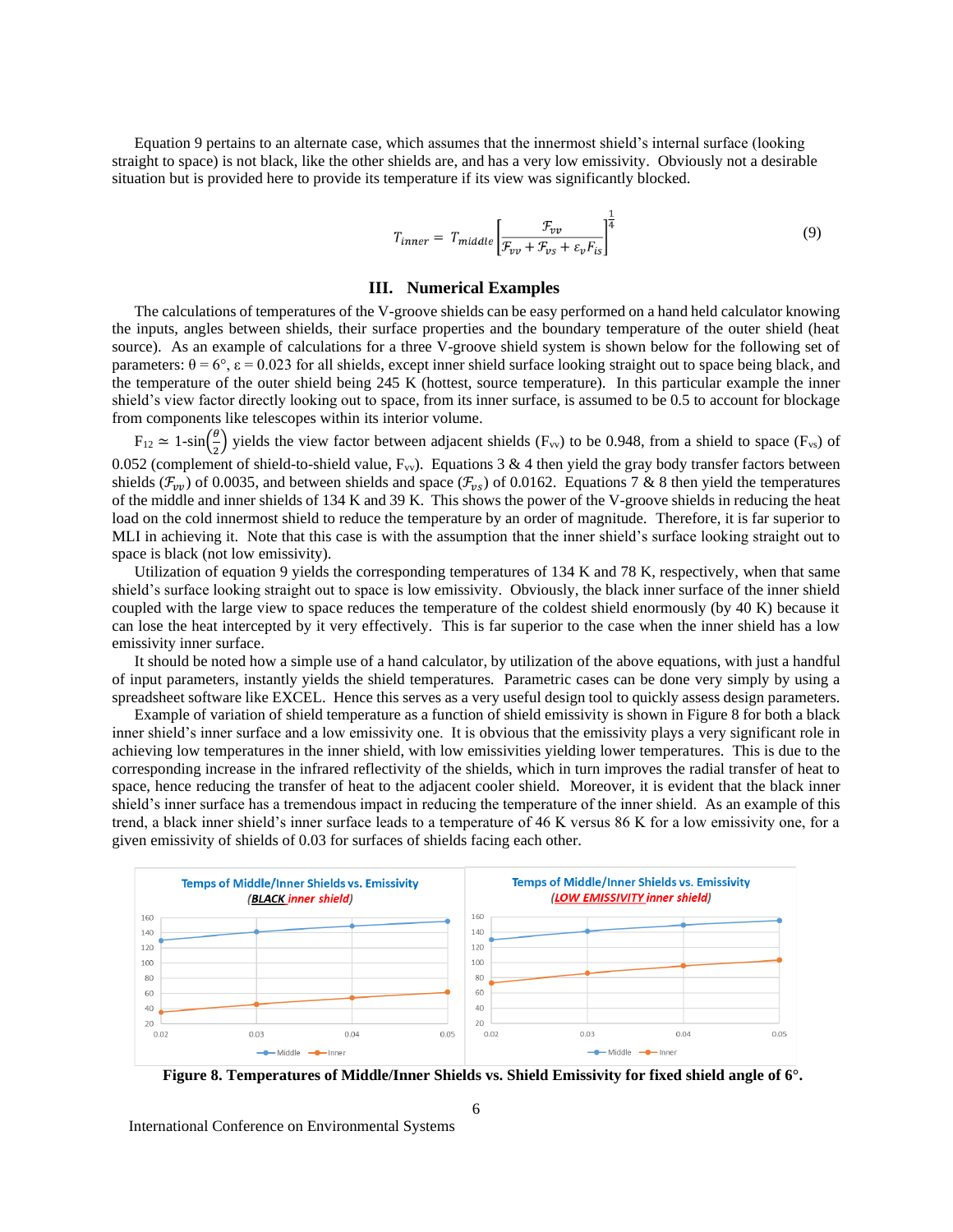Another example of variation of shield temperature as a function of inter-shield angle is shown in Figure 9 for both a black inner shield's inner surface and a low emissivity one. It is obvious that the shield angle plays a very significant role in achieving low temperatures in the inner shield, with large angles yielding lower temperatures. This is due to the higher view of the shields to space in the radial direction, which in turn improves the radial transfer of heat to space, hence reducing the transfer of heat to the adjacent cooler shield. Moreover, it is evident that the black inner shield's inner surface has a tremendous impact in reducing the temperature of the inner shield. As an example of this trend, a black inner shield's inner surface leads to a temperature of 39 K versus 78 K for a low emissivity one, for a given emissivity of shields of 0.023 for surfaces of shields facing each other.



**Figure 9. Temperatures of Middle/Inner Shields vs. Shield Angle for fixed shield emissivity of 0.023.**

# **IV. Comparisons of Predictions with Sophisticated Programs**

To compare the results from the simple approach presented in this paper, a one to one comparison was made with results from sophisticated software (Thermal Desktop) that uses tens of thousands of rays to compute the radiation transfer factors and the corresponding shield temperatures – this employed for an example Telescope Project, utilizing the same parameters. It also utilizes specular properties to account for reflections of heat from the shields to adjacent shields and space. Figure 10 shows a comparison between the two approaches and it is clear that the results compare remarkably well, in spite of the extreme simplicity of the approach delineated in this paper. For example, at an intershield angle of 5° (which is typical for V-groove shields), the simple model predicts 83 K, whereas the detailed computer model predicts 80 K - for a low emissivity inner shield's inner surface. For the middle shield, for the same case, the simple model predicted 139 K, whereas the detailed model predicted 138 K. These models were run parametrically for varying angles between shields to understand the effect of angles on the shield temperatures.

The obvious trend is that increasing the angles leads to lowering of the shield temperatures. Additionally, the effectiveness of the increased angles tends to slow down for larger angles indicating an optimization around 5-10°. Another trend in the comparison between the detailed and simplified approach is that angles < 5-6° the detailed model predicts lower temperatures, whereas they tend to be closer for larger angles. This can be attributed to modeling simplifications because the simple model assumes diffuse (non-specular) shields, whereas the detailed model accounts for specularity. At small angles, specularity helps because the radiation is preferentially directed to space in the radial direction due to specular reflections between adjacent shields, which is not the case for diffuse surfaces. In fact, the smaller this angle is, the closer the V-groove shields come to being MLI shields. However, in contrast, for larger angles, this radial opening is large enough to allow radiation to escape to space without help from specular reflections when compared to diffuse reflections due to the triangular shape of the radial opening.